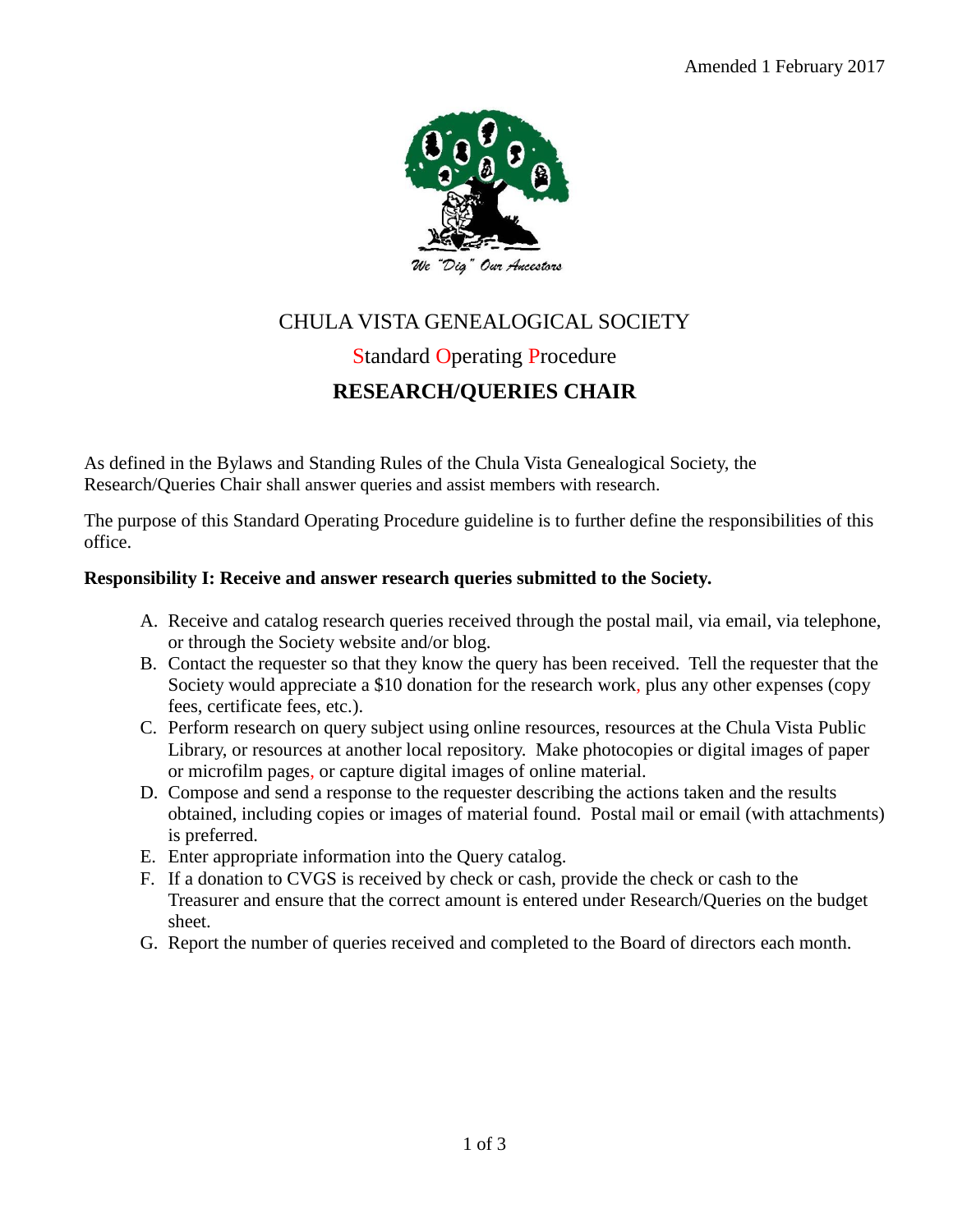#### **Responsibility II: Arrange for, host and report on the monthly Research Group meeting of the Society.**

- A. The Research Group meeting is usually the second Wednesday of each month at 12 noon in the Conference Room at the Chula Vista Civic Center Branch Library (365 F Street, Chula Vista, Calif.).
- B. Request the Librarian to reserve the Conference Room or another suitable venue for each monthly Research Group meeting.
- A. At the start of the meeting, call the meeting to order, have attendee introductions, and describe the meeting agenda.
- B. Encourage attendees to share about their genealogical research problems, research questions, research successes, etc.
- C. Note the topics and issues discussed, and prepare an article for the CVGS Blog and Newsletter each month.
- D. Report the date of the next Research Group meeting to the Board of Directors and at the General Meeting.

## **Responsibility III: Arrange for, host and execute research trips to repositories**

- A. Plan and execute three to five research trips to genealogical repositories during the calendar year.
- B. Contact the repository before the trip to ensure they will be open and are aware that the group is coming. Some repositories will provide a short briefing of their holdings.
- C. Provide information about the research trip, at least one month before the event, at the Society General Meeting, in the newsletter, and to the email membership list. Request that attendees notify the Chair so that adequate space is available in the car pool.
- D. Keep a car pool list of volunteer drivers and the riders attending the research trip. The car pool usually leaves from the Chula Vista downtown parking structure and returns to the structure.
- E. Note topics and issues discussed, solicit attendee experiences and successes, and write a report for the Newsletter after the research trip.

## **Responsibility IV: Receive, catalog, and digitize the information on Society member pedigree charts.**

- A. Request each member to provide a five-generation pedigree chart when they join the Society, or on an occasional basis. These charts can be used to help find other Society members who may share the same surnames and ancestral localities.
- B. Place the submitted five-generation pedigree charts in Society notebooks kept at the Chula Vista Civic Center Branch Library.
- C. Digitize the information on the submitted five-generation chart, subject to agreement in writing by the submitting member, using a family tree computer program. Submitting members can also provide a GEDCOM file of their research.
- D. Use a family tree computer program to create an ancestor name list from the submitted material.
- E. Provide the ancestor name lists to the Webmaster for inclusion on the Society website, with surnames entered into the surname index.
- F. The Research/Queries Chair shall anonymize the pedigree chart information so that names of living persons are not exposed on the Society website.
- G. Solicit new or updated pedigree charts or GEDCOM files from members occasionally.